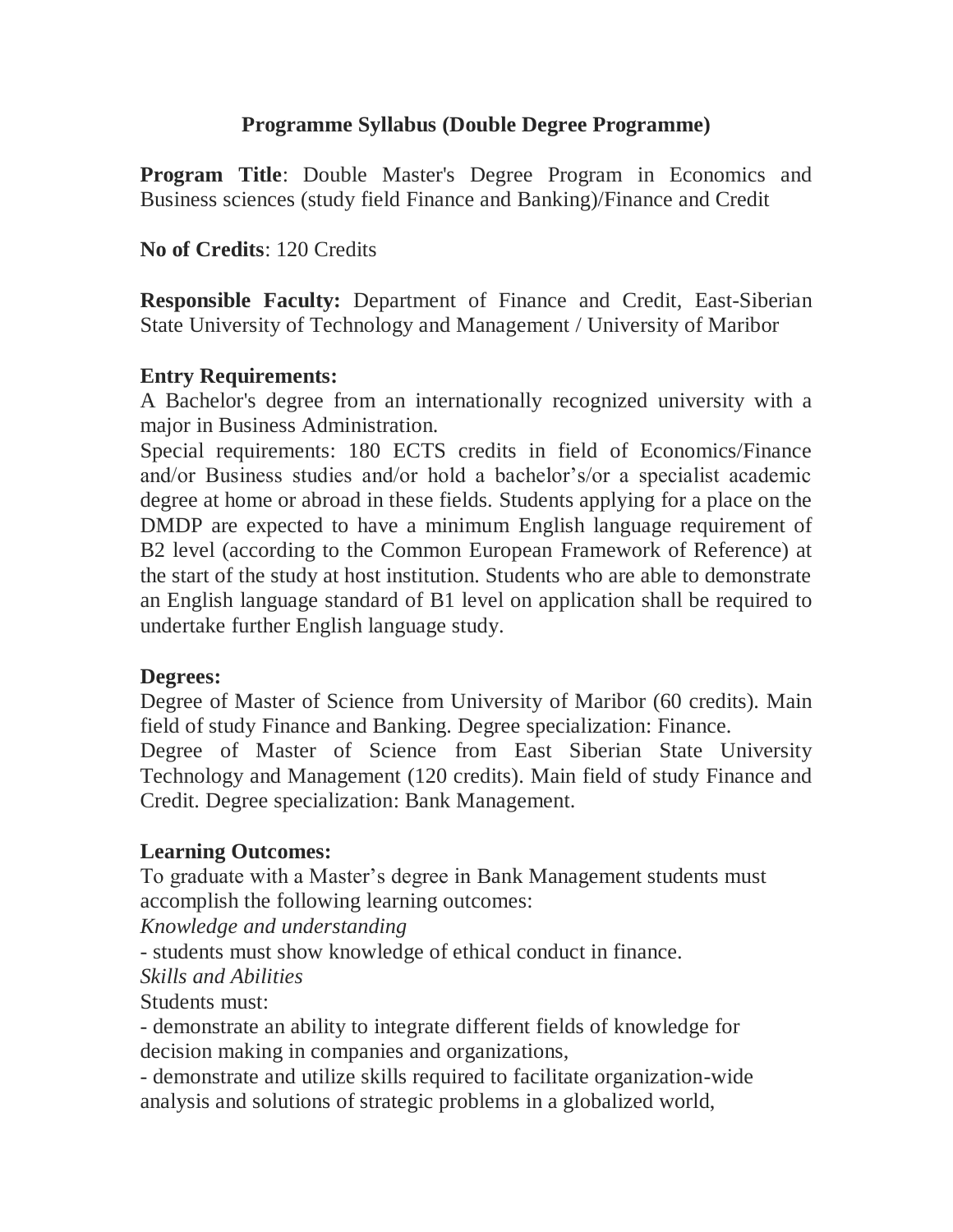- demonstrate an ability to take on responsibilities where advanced analysis and problem solving is required,

- demonstrate an ability to work in teams.

*Ability to Evaluate and Approach*

- students must demonstrate an ability to take ethical or sustainable perspectives into consideration when analyzing and solving finance problems.

# **Examination format:**

Written exams (multiple choice questions, problem solving, short answer and essay), oral seminars are forms that can be used within the program.

### **Grades.**

**For the participants of the double degree program the following scale of academic grade conversion applies:**

| <b>ESSUTM</b> |           |        |         |              | University of Maribor |
|---------------|-----------|--------|---------|--------------|-----------------------|
| Exam          |           | Credit |         |              |                       |
| Excellent     | 76-       | Pass   | $50-$   | with<br>Pass | 76-100%               |
|               | 100%      |        | 100%    | distinction  |                       |
| Good          | $65 - 75$ |        |         | Pass         | 50-74%                |
|               | $\%$      |        |         |              |                       |
| Satisfactory  | 50-64 %   |        |         |              |                       |
|               |           |        |         |              |                       |
| Failed        | $0-49%$   | Fail   | $0-49%$ | Fail         | $0-49%$               |
|               |           |        |         |              |                       |

# **Transfer of Credits**

Recognition of courses

Students have the right to apply for recognition of previous courses or activities that can be accepted for credit transfer.

# **Study periods**

The program is for two years and consists of four semesters, each approximately 20 weeks. The program starts only in fall semester and as full-time studies. Each semester is divided into four parts - modules, except those semesters when students write a thesis in which a 15 credits thesis is a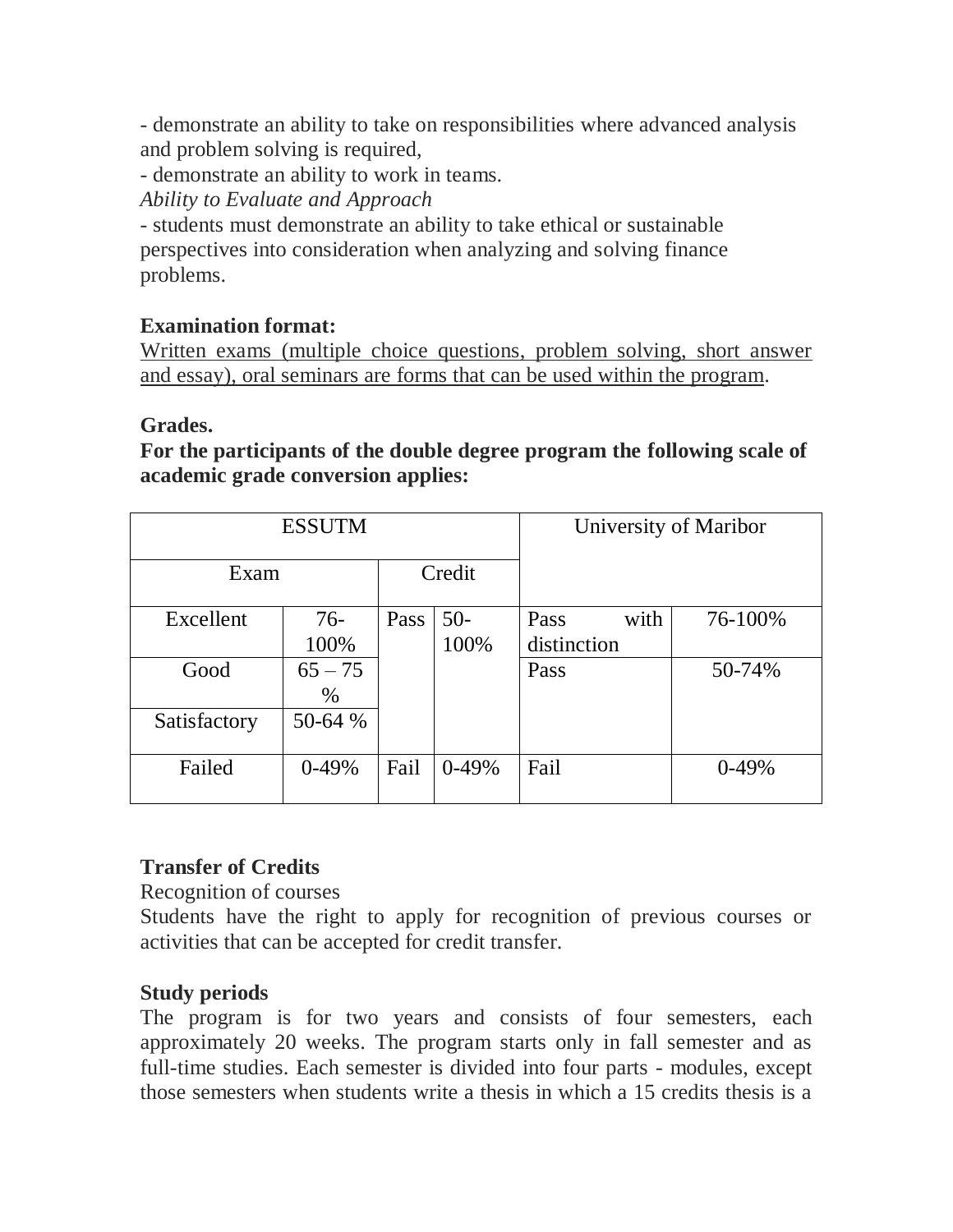covers half a semester and a 30 credits thesis covers one full semester.

## **Parallel and serial courses.**

All courses are given serially in modules 7,5 ECTS each  $(1 \text{ month})$ approximately).

## **Teaching and learning forms**

With the exception of some elective courses all teaching throughout the program is given in English.

### **Programme Overview**

The programme overview shows which courses are mandatory and which are optional/elective. Choices of elective / optional courses are made in consultation with the program coordinator. The courses are taken in the order indicated below. The order of the courses may be subjected to change. For information about how the individual courses are structured see respective course syllabus.

| For ESSUTM students going to     | <b>For University of Maribor</b> |  |  |  |  |
|----------------------------------|----------------------------------|--|--|--|--|
| <b>University of Maribor</b>     | students going to ESSUTM         |  |  |  |  |
| 1 semester                       |                                  |  |  |  |  |
| In ESSUTM                        | <b>In University of Maribor</b>  |  |  |  |  |
| Mathematical provision of        | Scientific methods (5 credits)   |  |  |  |  |
| financial solution (4 credits)   |                                  |  |  |  |  |
| Finance, monetary and credit     | Information systems and          |  |  |  |  |
| methods in economy               | information technology           |  |  |  |  |
| management (4 credits)           | $(5 \text{ credits})$            |  |  |  |  |
| Actual problems of finance       | Theory of the firm (5 credits)   |  |  |  |  |
| (4 credits)                      |                                  |  |  |  |  |
| Financial markets and            | Management (5 credits)           |  |  |  |  |
| Institutions (4 credits)         |                                  |  |  |  |  |
| Research activities (14 credits) | Modern economic analysis         |  |  |  |  |
|                                  | (5 credits)                      |  |  |  |  |
|                                  | Corporate finance (5 credits)    |  |  |  |  |
| 30 credits                       | 30 credits                       |  |  |  |  |
| 2 semester                       |                                  |  |  |  |  |
| In ESSUTM                        | In University of Maribor         |  |  |  |  |
| English for finance (3 credits)  | Business ethic and culture of    |  |  |  |  |

### **Overview double masters' degree 120 credits:**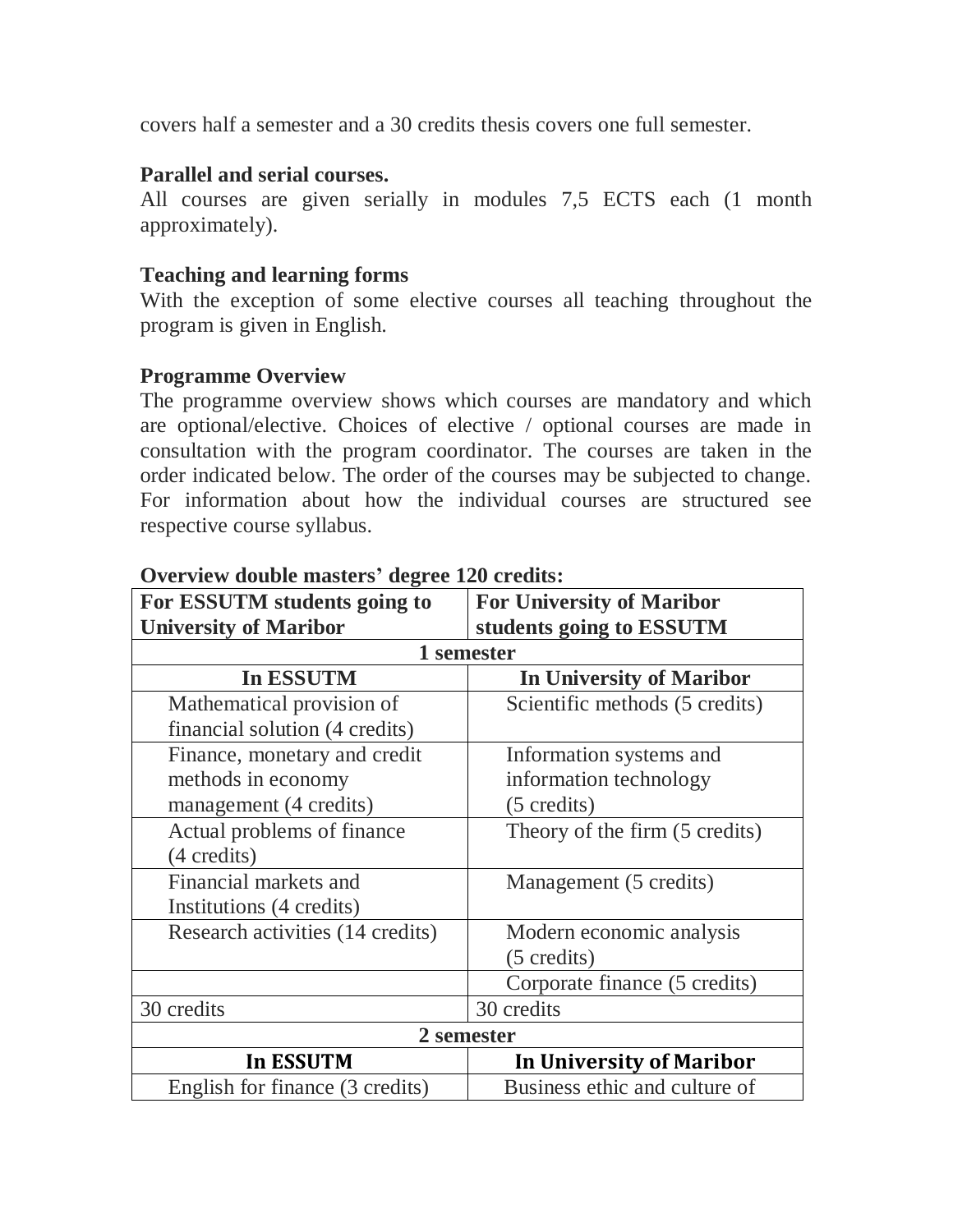|                                   | organization (5 credits)           |  |  |  |
|-----------------------------------|------------------------------------|--|--|--|
| Finance analysis (advanced        | Management of international        |  |  |  |
| level) (2 credits)                | strategic management (5 credits)   |  |  |  |
| Strategy and modern               | Marketing in the service sector    |  |  |  |
| management model in the field     | (5 credits)                        |  |  |  |
| of monetary relations (4 credits) |                                    |  |  |  |
| Corporate finance (4 credits)     | Communication, motivation and      |  |  |  |
|                                   | conflict solving (5 credits)       |  |  |  |
| Commercial bank risk/Marketing    | Project-oriented crisis            |  |  |  |
| strategies and banking retail     | management (5 credits)             |  |  |  |
| technologies (4 credits)          |                                    |  |  |  |
| Research activities (13 credits)  | Human resource management (5)      |  |  |  |
|                                   | credits)                           |  |  |  |
| 30 credits                        | 30 credits                         |  |  |  |
| 3 semester                        |                                    |  |  |  |
| <b>In University of Maribor</b>   | In ESSUTM                          |  |  |  |
| Scientific methods (5 credits)    | Mathematical provision of          |  |  |  |
|                                   | financial solution (4 credits)     |  |  |  |
| Information systems and           | Finance and monetary and credit    |  |  |  |
| information technology            | methods in the economy             |  |  |  |
| (5 credits)                       | management (4 credits)             |  |  |  |
| Theory of the firm (5 credits)    | Actual problems of finance         |  |  |  |
|                                   | (4 credits)                        |  |  |  |
| Communication, motivation and     | Financial markets and              |  |  |  |
| conflict solving (5 credits)      | Institutions (4 credits)           |  |  |  |
| Bank management/Activity of       | Strategy and modern                |  |  |  |
| banks in a market economy         | management model in the field      |  |  |  |
| $(5 \text{ credits})$             | of monetary relations (4 credits)  |  |  |  |
| Modern economic                   | Bank management (5 credits)        |  |  |  |
| analysis/Evaluation of financial  |                                    |  |  |  |
| condition and control of the bank |                                    |  |  |  |
| activities (5 credits)            |                                    |  |  |  |
|                                   | Evaluation of financial condition  |  |  |  |
|                                   | and control of the bank activities |  |  |  |
|                                   | $(5 \text{ credits})$              |  |  |  |
| 30 credits                        | 30 credits                         |  |  |  |
| 4 semester                        |                                    |  |  |  |
| In Universiy of Maribor           | In ESSUTM                          |  |  |  |
| Research activities (15 credits)  | Internship (15 credits)            |  |  |  |